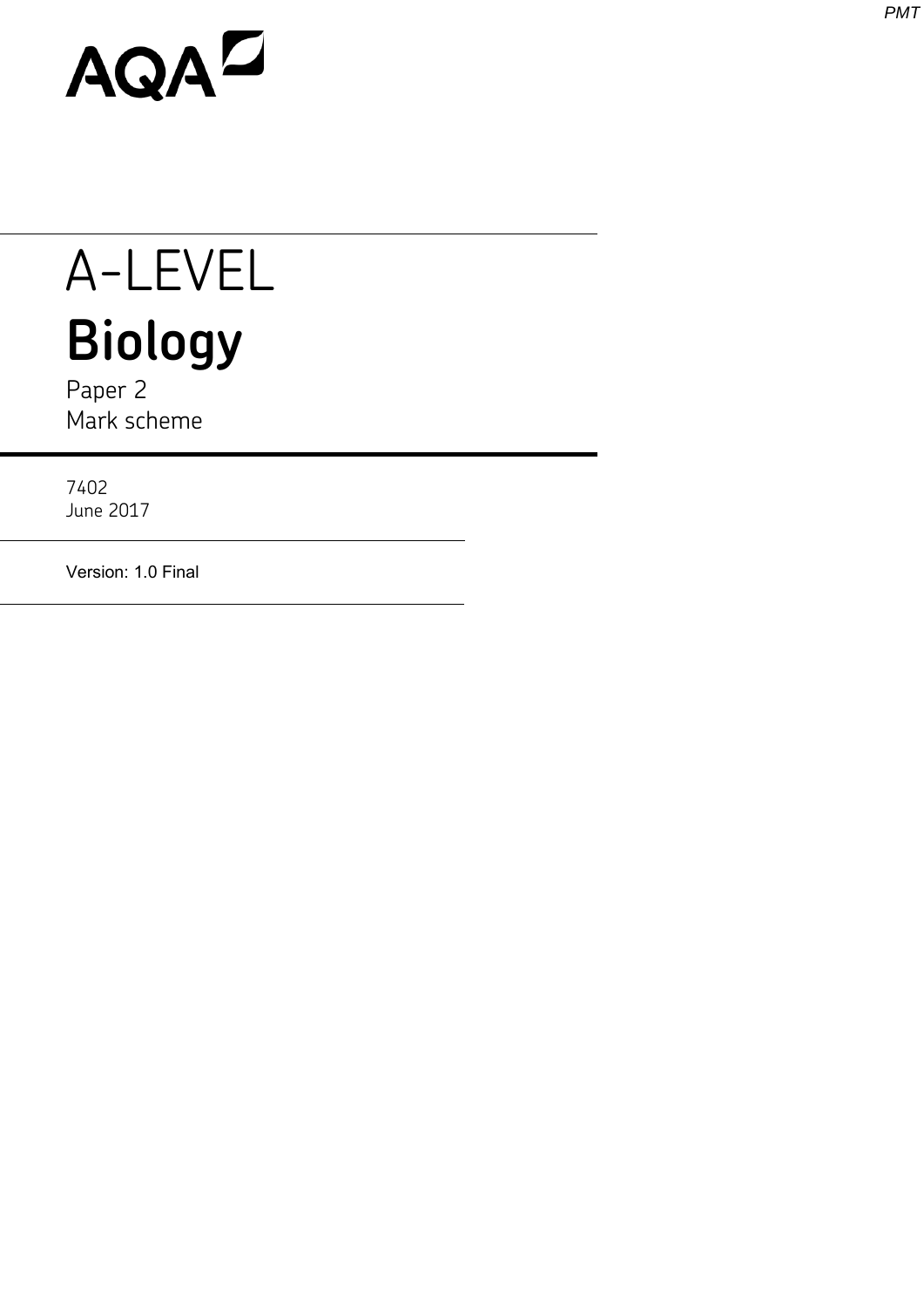Mark schemes are prepared by the Lead Assessment Writer and considered, together with the relevant questions, by a panel of subject teachers. This mark scheme includes any amendments made at the standardisation events which all associates participate in and is the scheme which was used by them in this examination. The standardisation process ensures that the mark scheme covers the students' responses to questions and that every associate understands and applies it in the same correct way. As preparation for standardisation each associate analyses a number of students' scripts. Alternative answers not already covered by the mark scheme are discussed and legislated for. If, after the standardisation process, associates encounter unusual answers which have not been raised they are required to refer these to the Lead Assessment Writer.

It must be stressed that a mark scheme is a working document, in many cases further developed and expanded on the basis of students' reactions to a particular paper. Assumptions about future mark schemes on the basis of one year's document should be avoided; whilst the guiding principles of assessment remain constant, details will change, depending on the content of a particular examination paper.

Further copies of this mark scheme are available from aqa.org.uk

Copyright © 2017 AQA and its licensors. All rights reserved.

AQA retains the copyright on all its publications. However, registered schools/colleges for AQA are permitted to copy material from this booklet for their own internal use, with the following important exception: AQA cannot give permission to schools/colleges to photocopy any material that is acknowledged to a third party even for internal use within the centre.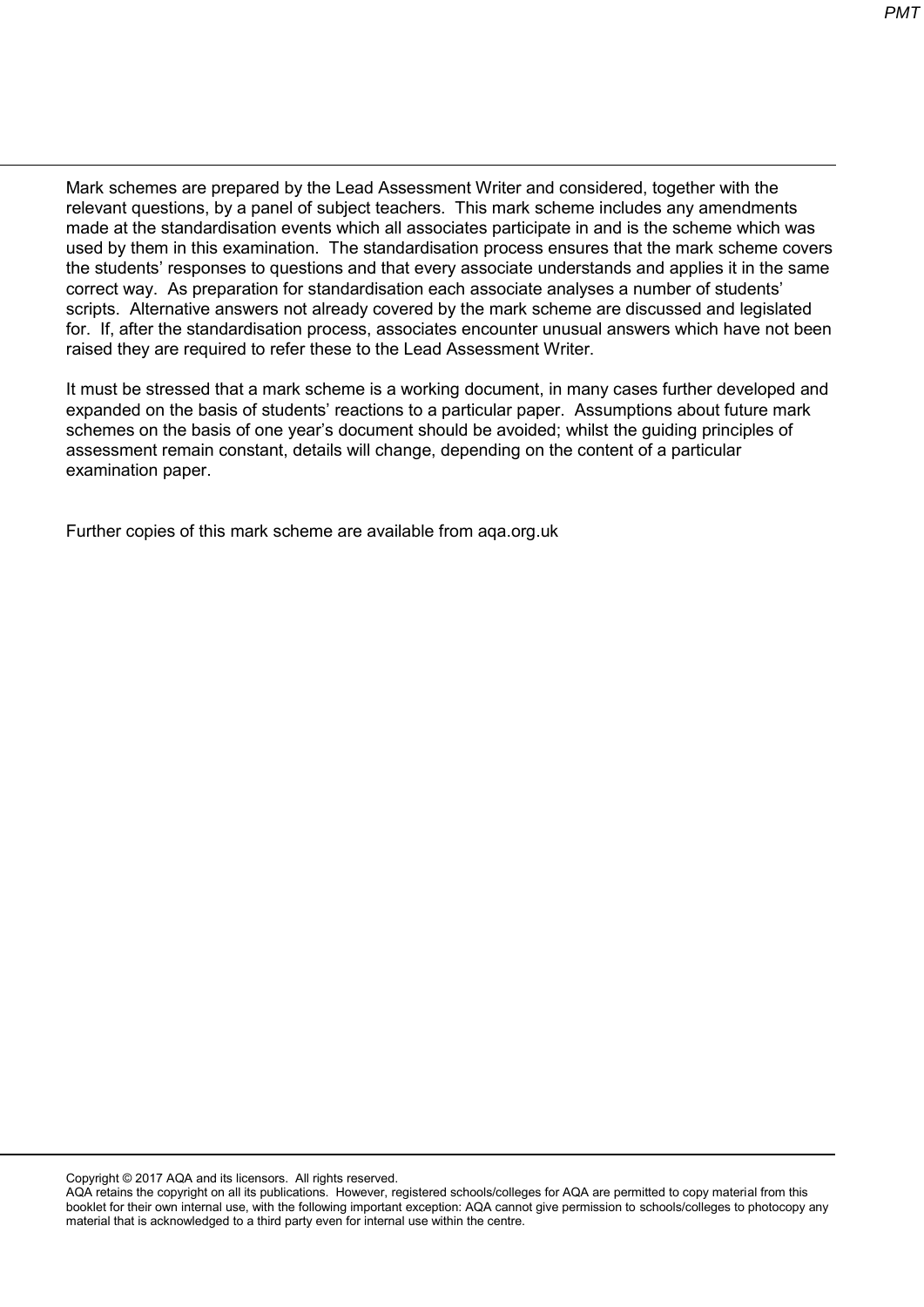| Question | <b>Marking Guidance</b>                                                                                                                                                                                                                                                                                                                                                                                      | <b>Mark</b> | <b>Comments</b>                                                                                                                                                                                                                                                                                                                                                                                                                                                                                                                                             |
|----------|--------------------------------------------------------------------------------------------------------------------------------------------------------------------------------------------------------------------------------------------------------------------------------------------------------------------------------------------------------------------------------------------------------------|-------------|-------------------------------------------------------------------------------------------------------------------------------------------------------------------------------------------------------------------------------------------------------------------------------------------------------------------------------------------------------------------------------------------------------------------------------------------------------------------------------------------------------------------------------------------------------------|
| 01.1     | 1. Chemoreceptors detect rise in<br>$CO2/H+/acidity/carbonic acid/fall in pH$<br><b>OR</b><br>Baro/pressure receptors detect rise in blood<br>pressure;<br>2. Send impulses to cardiac centre/medulla;<br>More impulses to SAN;<br>3.<br>4. By sympathetic (nervous system for<br>chemoreceptors/ $CO2$ )<br><b>OR</b><br>By parasympathetic (nervous system for<br>baro/pressure receptors/blood pressure); | 4           | 1. Ignore: location of<br>receptors.<br>1. Ignore:<br>chemoreceptors<br>detect oxygen.<br>2 and 3. Accept:<br>action potentials.<br>2. Reject: 'messages',<br>'signals', 'an impulse'<br>or an 'action<br>potential'.<br>3. Ignore: messages',<br>'signals', 'an impulse'<br>or an 'action potential'<br>as emphasis here is<br>on increase in<br>frequency.                                                                                                                                                                                                |
| 01.2     | 1. Less/no malonyl-CoA;<br>2. (More) fatty acids transported/moved into<br>mitochondria;<br>3. Respiration/oxidation of fatty acids provides<br>ATP;                                                                                                                                                                                                                                                         | 3           | 1. 'Inhibition of<br>malonyl-CoA' on its<br>own is not enough but<br>accept production of<br>malonyl-CoA is<br>inhibited.<br>2. Accept: 'transport<br>of fatty acids into<br>mitochondria is not<br>inhibited'.<br>2. Ignore: method of<br>entry.<br>3. Accept: for<br>respiration any stage<br>of aerobic respiration<br>e.g. Krebs (cycle),<br>link (reaction) etc.<br>3. Reject: production<br>of energy, but accept<br>production of energy<br>in the form of ATP.<br>3. Accept: acetyl CoA<br>can enter Krebs<br>cycle/mitochondria to<br>provide ATP. |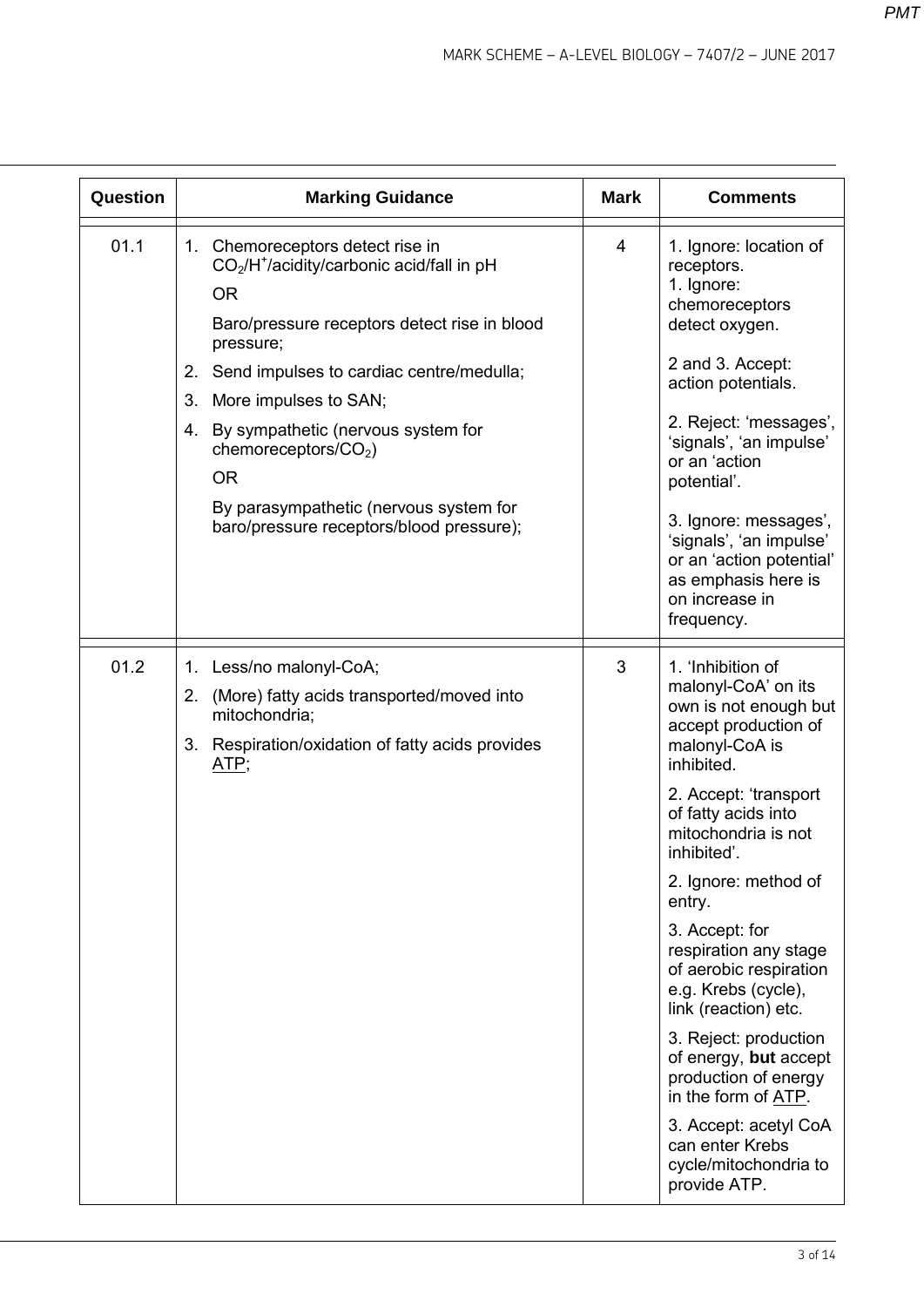| Question | <b>Marking Guidance</b>                                                                                                                                                                                                                                                                       | <b>Mark</b>    | <b>Comments</b>                                                                                                                                              |
|----------|-----------------------------------------------------------------------------------------------------------------------------------------------------------------------------------------------------------------------------------------------------------------------------------------------|----------------|--------------------------------------------------------------------------------------------------------------------------------------------------------------|
| 02.1     | 1. Compete (with fertile males) to mate/for<br>food/resources<br><b>OR</b><br>intraspecific competition;                                                                                                                                                                                      | $\overline{2}$ | 1. Must convey idea<br>of competition.                                                                                                                       |
|          | 2. Do not reproduce/breed<br><b>OR</b><br>Reduces population (of mosquitoes);                                                                                                                                                                                                                 |                | 2. Accept: 'fewer<br>mosquitoes'/'fewer<br>offspring'.                                                                                                       |
| 02.2     | Capture/collect/sample, mark and release;<br>1.<br>2. Leave time for mosquitoes/Aedes to disperse<br>before second sampling/collection;<br>(Population =) number in first sample $\times$ number<br>3.<br>in second sample divided by number of marked<br>in second sample/number recaptured; | 3              | 3. Accept: correct<br>equation.                                                                                                                              |
| 02.3     | (Radiation) affects their 'attractiveness'/courtship<br>/survival/ life span;                                                                                                                                                                                                                 | 1              | Accept: 'die/less likely<br>to survive <b>due</b> to<br>radiation'.<br>Accept: 'disease can<br>be transmitted by<br>other means' (other<br>than mosquitoes). |
| 02.4     | To maintain number/competition as they die/have a<br>short life span;                                                                                                                                                                                                                         | 1              | Accept: to replace<br>mosquitoes that have<br>died.                                                                                                          |
| 02.5     | 1. Number (of mosquitoes in treated area) is<br>low/lower at/after $12/13/14/15/16$ weeks = 2<br>$mark$ s:<br>2. For one mark accept number (of mosquitoes in<br>treated area) is low/lower without reference to<br>relevant week;                                                            | $\overline{2}$ | Accept: amount for<br>number.<br>Accept: comparison<br>of numbers (of<br>mosquitoes) for<br>lower/low.                                                       |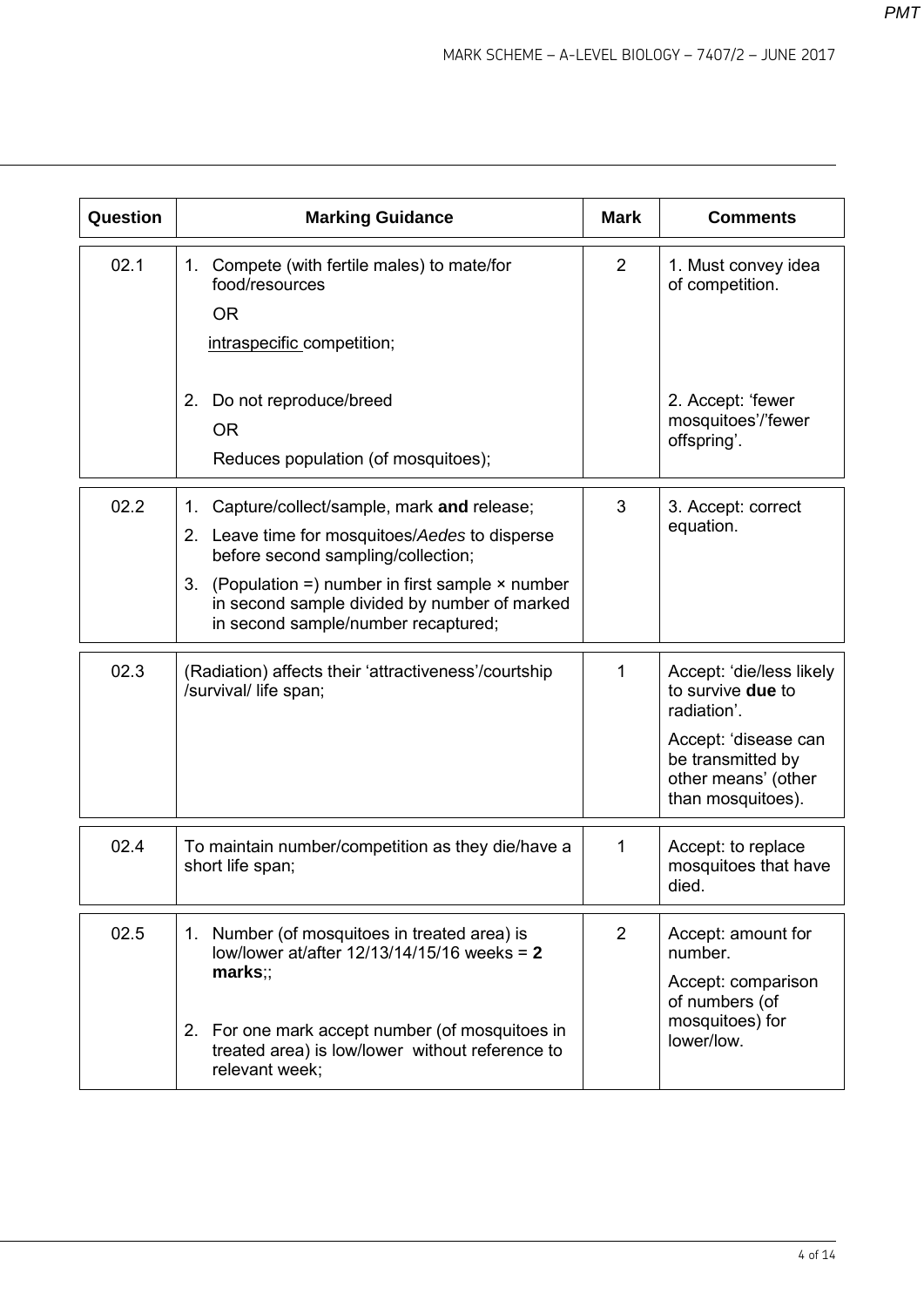| <b>Question</b> | <b>Marking Guidance</b>                                                                                                                                                                                                                                                                                                                                                                                                           | <b>Mark</b>    | <b>Comments</b>                                                                                                                                                                                                                                                               |
|-----------------|-----------------------------------------------------------------------------------------------------------------------------------------------------------------------------------------------------------------------------------------------------------------------------------------------------------------------------------------------------------------------------------------------------------------------------------|----------------|-------------------------------------------------------------------------------------------------------------------------------------------------------------------------------------------------------------------------------------------------------------------------------|
| 03.1            | Increase in aerobic respiration<br><b>OR</b><br>Increase in/more mitochondria<br><b>OR</b><br>Increase in/more slow muscle fibres;                                                                                                                                                                                                                                                                                                | 1 max          | Ignore: reference to<br>Krebs cycle as this in<br>the stem of the<br>question.                                                                                                                                                                                                |
| 03.2            | (More aerobic respiration) produces more ATP;<br>1.<br>2. Anaerobic respiration delayed;<br>3. Less or no lactate;                                                                                                                                                                                                                                                                                                                | 3              | 1. Accept: produces<br>ATP faster.<br>2. Accept: aerobic<br>respiration can<br>continue.<br>2. Accept : no<br>anaerobic respiration.<br>3. Accept: lactic acid.                                                                                                               |
| 03.3            | 1. Correct answer in range 84 to $84.2 = 2$ marks;;<br>2. For one mark accept incorrect answer but shows<br>$r$ (radius) = 0.63 (mm)<br><b>OR</b><br>d (diameter) = $1.26$ (mm);                                                                                                                                                                                                                                                  | $\overline{2}$ | 2. Ignore: numbers<br>after 0.63 and 1.26.                                                                                                                                                                                                                                    |
| 03.4            | 1. A numerical comparison of range = 2 marks i.e.<br>Young (fibres) range $14/15 - 47/48$ (µm) and<br>adult (fibres) 17/18 - 86/87/88 (µm)<br>0R<br>Young (fibres) range 32/33/34 and adult (fibres)<br>range 68/69/70/71;<br>2. Comparison of range without numbers = one<br>mark i.e.<br>Adult (fibres) greater range/spread/variation (of<br>diameters)<br><b>OR</b><br>Young (fibres) smaller range/spread (of<br>diameters); | 2 max          | 1. Accept: one mark<br>for comparison of<br>minimum values i.e.<br>14/15 compared to<br>17/18<br>Allow one mark for<br>comparison of<br>maximum values i.e.<br>47/48 compared to<br>86/87/88.<br>1. Note: comparison<br>of both maximum and<br>minimum values $= 2$<br>marks. |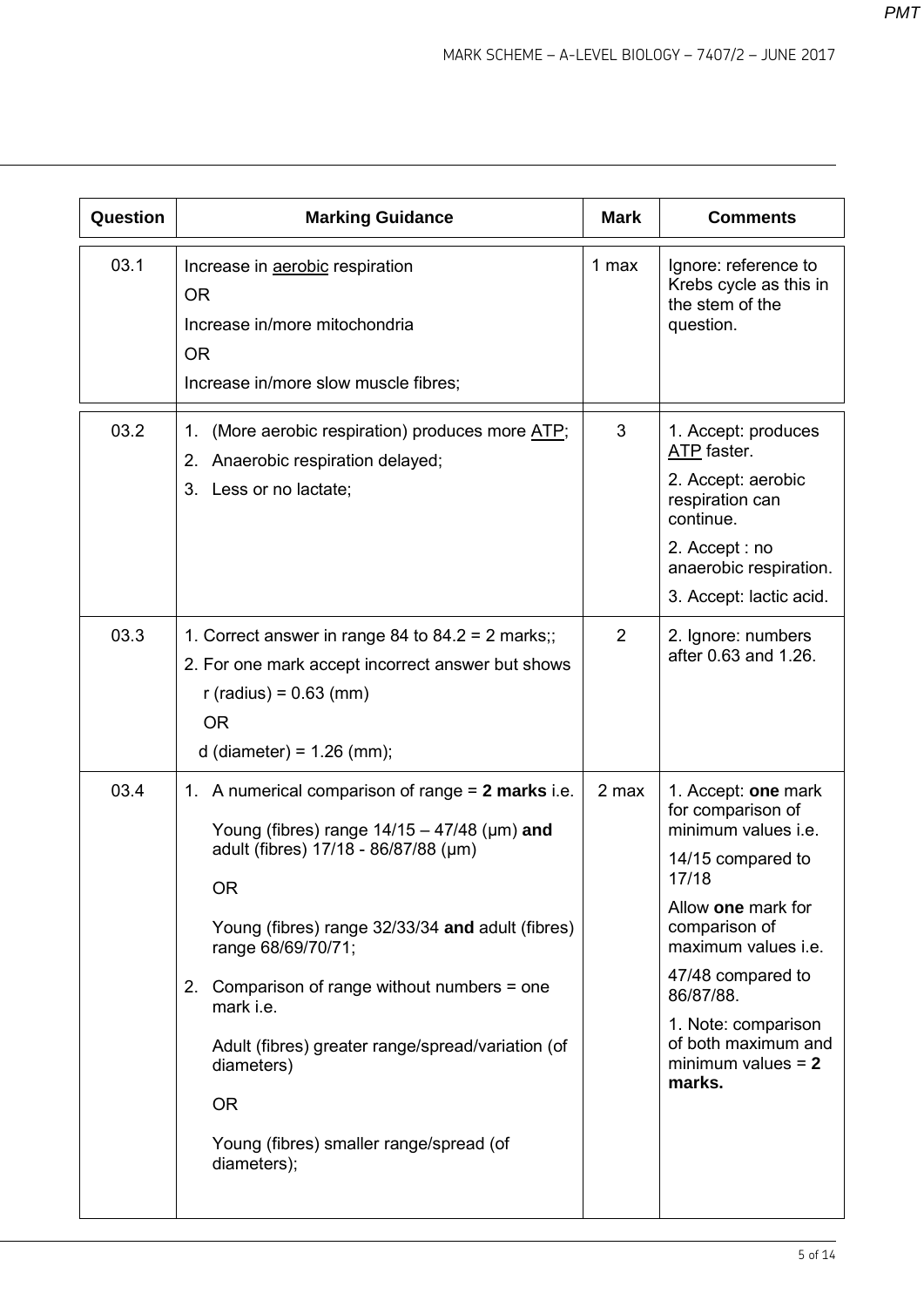| 3. Comparison of mode $=$ one mark i.e.                                                                                                 | 3. Accept: adult                                                                                      |
|-----------------------------------------------------------------------------------------------------------------------------------------|-------------------------------------------------------------------------------------------------------|
| Adult (fibres) peak/most<br>common/frequent/mode at 50 (µm) and young<br>(fibres) peak/most common/frequent/mode at<br>$30 \, (\mu m);$ | (fibres) peaks at<br>higher diameter or<br>young (fibres)<br>peak/most frequent at<br>lower diameter. |
|                                                                                                                                         | 3. Reject: reference<br>to mean/average.                                                              |

| Question | <b>Marking Guidance</b>                                                                          | <b>Mark</b>    | <b>Comments</b>                                                                                                                                                                                                                                                                                                                                                                                                         |
|----------|--------------------------------------------------------------------------------------------------|----------------|-------------------------------------------------------------------------------------------------------------------------------------------------------------------------------------------------------------------------------------------------------------------------------------------------------------------------------------------------------------------------------------------------------------------------|
| 04.1     | Osmosis does not occur;<br>1.<br>2. Chloroplast/organelle does not<br>burst/lyse/shrivel/shrink; | 2              | 1. Accept: osmosis would occur if<br>water potentials were not the<br>same.<br>1 and 2, Accept: correct<br>reference to osmotic lysis for 2<br>marks.<br>2. Accept: chloroplast would<br>burst/lyse/shrivel/shrink if water<br>potentials were not the same.<br>2. Reject: 'cell bursts/shrivels'<br>2. Ignore: damage to<br>chloroplasts on its own is not<br>enough for a mark.<br>2. Reject: becomes turgid/flaccid. |
| 04.2     | To show light does not affect DCPIP;<br>1.<br>2. To show chloroplasts are required;              | $\overline{2}$ | Ignore: comparison with other<br>tubes.                                                                                                                                                                                                                                                                                                                                                                                 |
| 04.3     | Reduction of DCPIP by electrons;<br>1.<br>2. (From) chlorophyll/light dependent<br>reaction;     | $\overline{2}$ | 1. Accept: hydrogen/H for<br>electrons but not<br>protons/hydrogen ions/H on their<br>own.<br>2. Accept: from<br>chloroplasts/photosystems/water.                                                                                                                                                                                                                                                                       |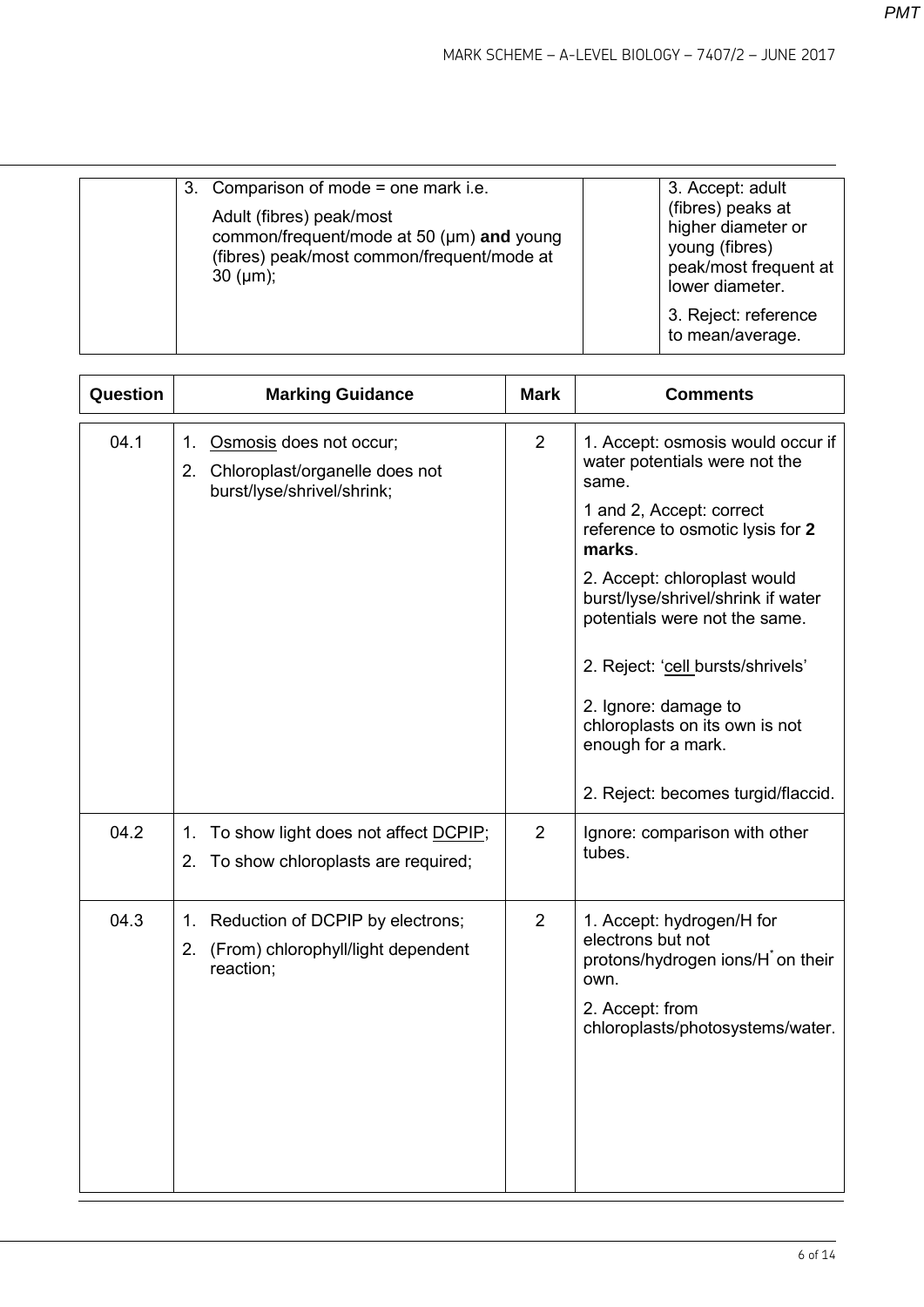| 04.4 | Provides a standard / reference point<br>OR.<br>Can compare different chemicals/weed-<br>killers<br>0R<br>Can compare different concentrations of<br>chemicals/weed-killers; | 1     | Accept: decolourises quicker<br>than 100% or saves time waiting<br>for complete decolourisation.<br>Note: comparisons must be<br>qualified.<br>Accept: find the most effective<br>weed-killer or the most effective<br>concentration.<br>Accept: answers relating to cost<br>effectiveness. |
|------|------------------------------------------------------------------------------------------------------------------------------------------------------------------------------|-------|---------------------------------------------------------------------------------------------------------------------------------------------------------------------------------------------------------------------------------------------------------------------------------------------|
| 04.5 | 1. Less/no ATP produced;<br>2. Less/no reduced NADP produced;<br>3. Less/no GP reduced/converted to TP;                                                                      | 2 max | 2, Accept: less/no<br>NADPH/NADPH <sub>2</sub> /NADPH + H                                                                                                                                                                                                                                   |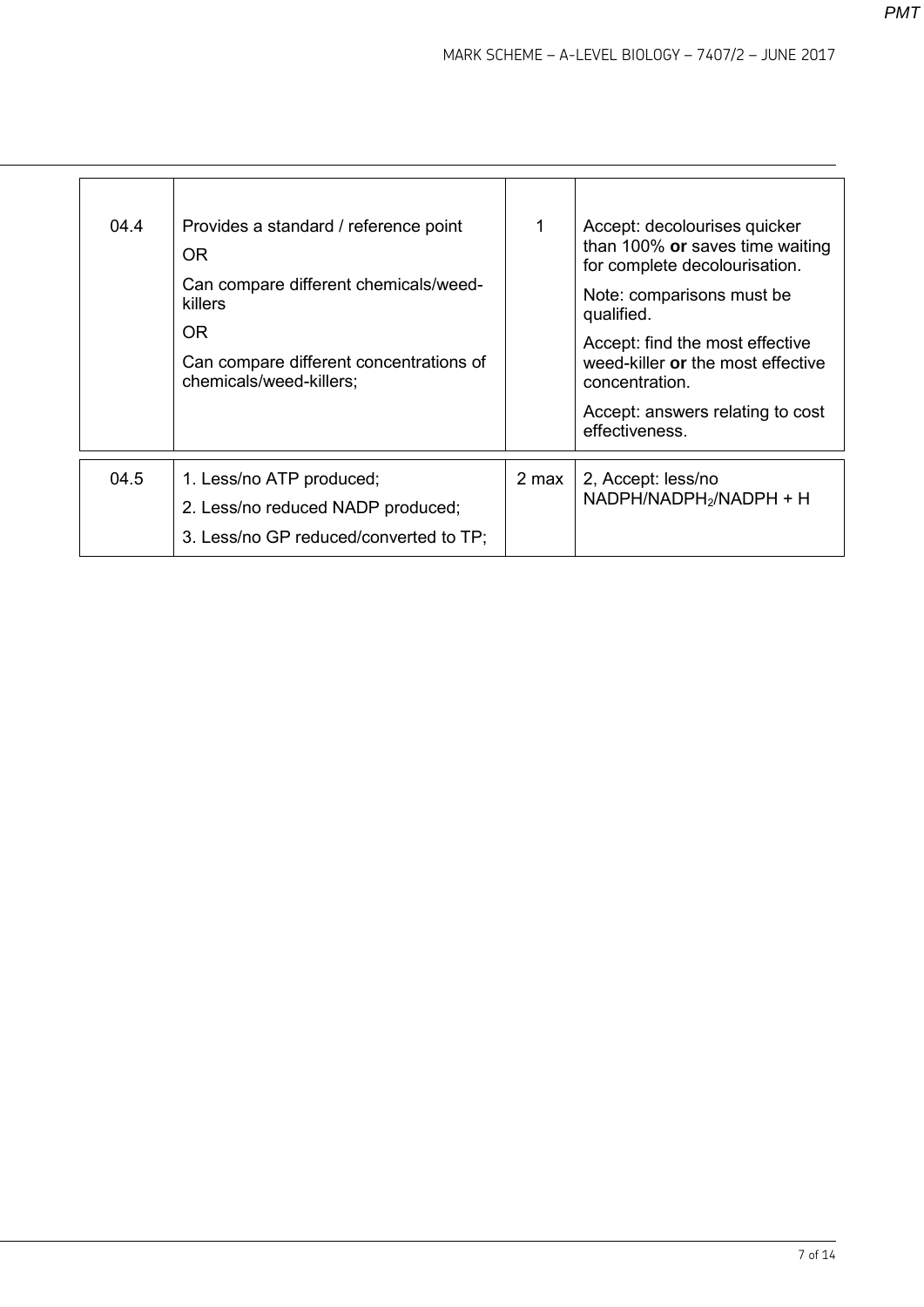| <b>Question</b> | <b>Marking Guidance</b>                                                                                                                                                                                                                                                                                                                                                                                                                                    | <b>Mark</b>    | <b>Comments</b>                                                                                                                                                                  |
|-----------------|------------------------------------------------------------------------------------------------------------------------------------------------------------------------------------------------------------------------------------------------------------------------------------------------------------------------------------------------------------------------------------------------------------------------------------------------------------|----------------|----------------------------------------------------------------------------------------------------------------------------------------------------------------------------------|
| 05.1            | Used to produce named phosphate compound in<br>cells;<br>e.g. ATP/ADP/phospholipids/DNA/ RNA/RuBP/TP<br>/GP etc.                                                                                                                                                                                                                                                                                                                                           | 1              |                                                                                                                                                                                  |
| 05.2            | Example of a carbon-containing biological<br>compound e.g. carbohydrate/ amino acid/vitamin;                                                                                                                                                                                                                                                                                                                                                               | 1              | Accept:<br>sugars/organic<br>(compounds).<br>Ignore: products of<br>photosynthesis.<br>Ignore: starch.                                                                           |
| 05.3            | Represents dry mass / mass of carbon;<br>1.<br>2. Represents gross production minus respiratory<br>losses;                                                                                                                                                                                                                                                                                                                                                 | $\overline{2}$ | 2. Accept: $NPP =$<br>$GPP - R$ .<br>2. Accept: Chemical<br>energy minus<br>respiratory losses.<br>1 and 2. Chemical<br>energy store minus<br>respiratory losses = $2$<br>marks. |
| 05.4            | 1. For the control an increase in phosphate<br>increases (plant) growth;<br>2. For <i>Entrophospora</i> an increase in phosphate<br>reduces (plant) growth;<br>3. Scutellospora reduces (plant) growth<br>(compared to control);<br>Entrophospora and Glomus increases (plant)<br>4.<br>growth(compared to control);<br>No SD/statistical test to determine significance;<br>5.<br>Only 20 weeks of growth;<br>6.<br>7. Underground/root growth not known; | 4 max          | 5. Accept: no error<br>bars.<br>7. Accept: only shows<br>shoot growth.                                                                                                           |
| 05.5            | 1. Answer in range 0.07 to 0.09 = 2 marks;;<br>2. Answer in range 9.97 to 12.2<br><b>OR</b><br>Shows division by 140 or 20 x 7 = 1 mark;                                                                                                                                                                                                                                                                                                                   | $\overline{2}$ |                                                                                                                                                                                  |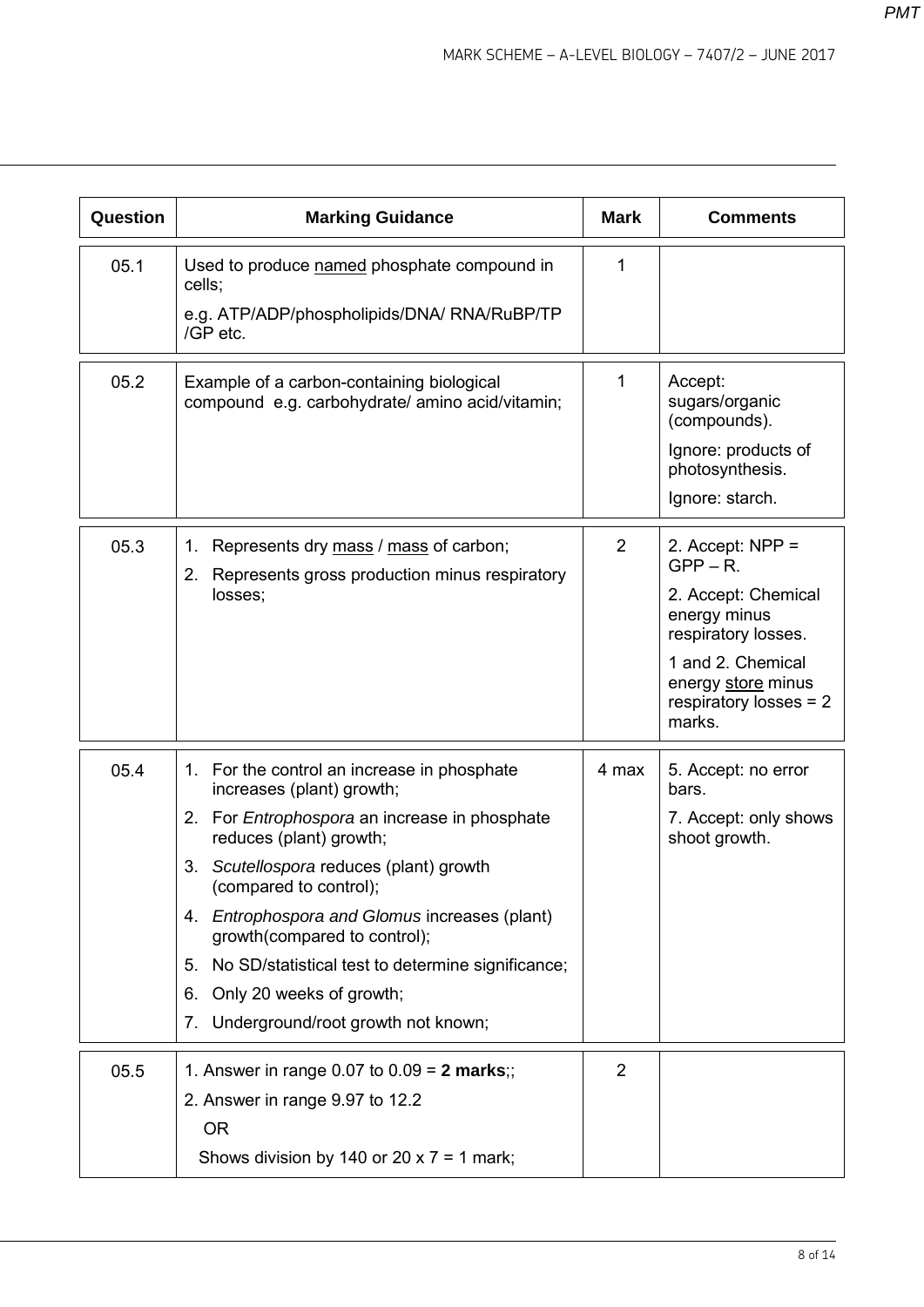| Question | <b>Marking Guidance</b>                                                                                                                                                                                                                                                                          | <b>Mark</b>    | <b>Comments</b>                                                                                                                                                                                                           |
|----------|--------------------------------------------------------------------------------------------------------------------------------------------------------------------------------------------------------------------------------------------------------------------------------------------------|----------------|---------------------------------------------------------------------------------------------------------------------------------------------------------------------------------------------------------------------------|
| 06.1     | 1. (Usually) Type II produce insulin;<br>2. Cells/receptors less sensitive/responsive (to<br>insulin)<br><b>OR</b><br>Faulty (insulin) receptors;<br>3. (Treated/controlled by) diet/exercise;                                                                                                   | 2 max          | 2. Accept:<br>cells/receptors do not<br>respond.<br>2. Accept: 'fewer<br>receptors'<br>3. Accept:<br>(Treated/controlled<br>by) weight<br>loss/medication/drugs.<br>3. Ignore: diabetes is<br>caused by<br>diet/exercise. |
| 06.2     | Auto-marked – tick in box 4                                                                                                                                                                                                                                                                      | 1              |                                                                                                                                                                                                                           |
| 06.3     | Attach to gene/DNA/promoter region;<br>1.<br>2. Stimulate/inhibit transcription/RNA polymerase;                                                                                                                                                                                                  | $\overline{2}$ | Note: Genes being<br>expressed/inhibited or<br>switched on/off is not<br>enough on its own.                                                                                                                               |
| 06.4     | 1. (Effective as) group A/with iPS/treated lower<br>than group B/with diabetes;<br>2. (Effective as) group A similar to group<br>C/without diabetes;<br>(Investigation) done on mice not humans;<br>3.<br>4. Only shows results for 12 weeks/short-time<br>period / long-term effects not known; | 4              | Ignore: Only one<br>study / not repeated /<br>sample size.<br>2. Accept: 'healthy' or<br>'normal' or control for<br>group C.                                                                                              |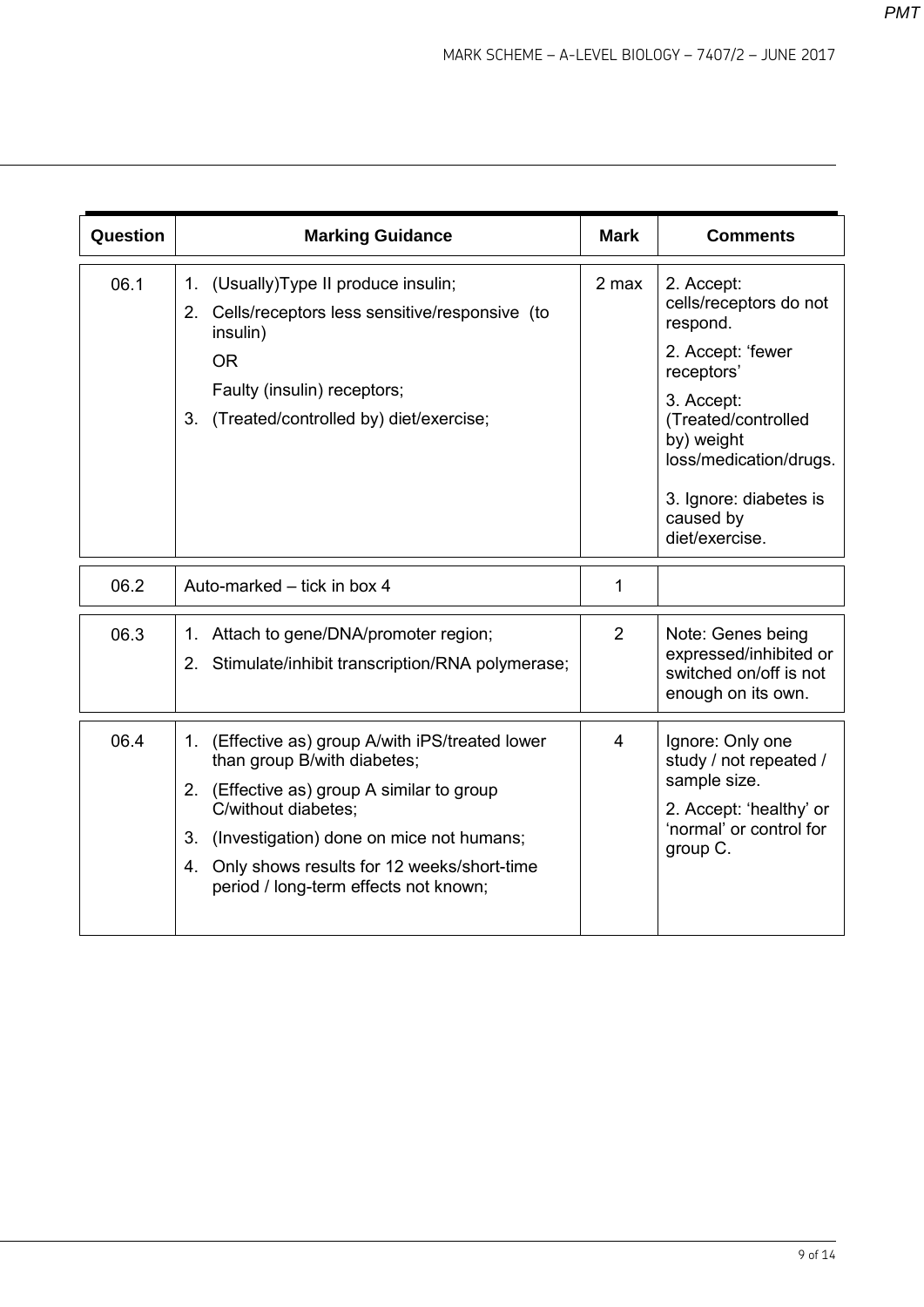| Question | <b>Marking Guidance</b>                                                                                                                                                  | <b>Mark</b>    | <b>Comments</b>                                                                                                                                                                                                                                                                                                                                                                                                                                                                           |
|----------|--------------------------------------------------------------------------------------------------------------------------------------------------------------------------|----------------|-------------------------------------------------------------------------------------------------------------------------------------------------------------------------------------------------------------------------------------------------------------------------------------------------------------------------------------------------------------------------------------------------------------------------------------------------------------------------------------------|
| 07.1     | 1. (Expression / appearance / characteristic due<br>to) genetic constitution/genotype/allele(s);<br>2. (Expression / appearance / characteristic due<br>to) environment; | $\overline{2}$ | 1. Accept: named<br>characteristic.<br>1. Accept: homozygous<br>/ heterozygous / genes /<br>DNA.<br>1. Ignore: chromosomes.                                                                                                                                                                                                                                                                                                                                                               |
| 07.2     | Epistasis<br><b>OR</b><br>Epistatic (interaction/control);                                                                                                               | 1              | Accept: phonetic<br>spellings.<br>Ignore: preceding word<br>e.g.(recessive/dominant)<br>epistasis.                                                                                                                                                                                                                                                                                                                                                                                        |
| 07.3     | <b>AAbb</b> - white<br>aaBB - yellow;                                                                                                                                    | 1              | Both correct for one<br>mark.                                                                                                                                                                                                                                                                                                                                                                                                                                                             |
| 07.4     | AaBb, Aabb, aaBb, aabb;<br>1.<br>2. White, (white), yellow, green;<br>3. 2:1:1;                                                                                          | 3              | Note: If genotypes are<br>incorrect = zero marks.<br>1. Accept: equivalent<br>genotypes e.g. ABab for<br>AaBb.<br>Accept: sequence of<br>phenotypes does not<br>need to mirror<br>genotypes but must be<br>correct.<br>3. Accept: ratios of 2:1:1<br>or 1:2:1 or 1:1:2 even if<br>sequence of phenotypes<br>do not match if mark<br>points 1 and 2 have<br>been awarded.<br>3. Accept: alternative<br>ratios in correct<br>proportions e.g. 4:2:2<br>3. Ignore:<br>percentages/fractions. |
| 07.5     | 1. Correct answer of $32\% = 2$ marks;;<br>2. Incorrect answer but shows understanding that<br>$2pq$ = heterozygous/carriers = 1 mark;                                   | 2              | 2. Accept:<br>understanding of 2pq by<br>using a calculation<br>involving 2 x two<br>different numbers.                                                                                                                                                                                                                                                                                                                                                                                   |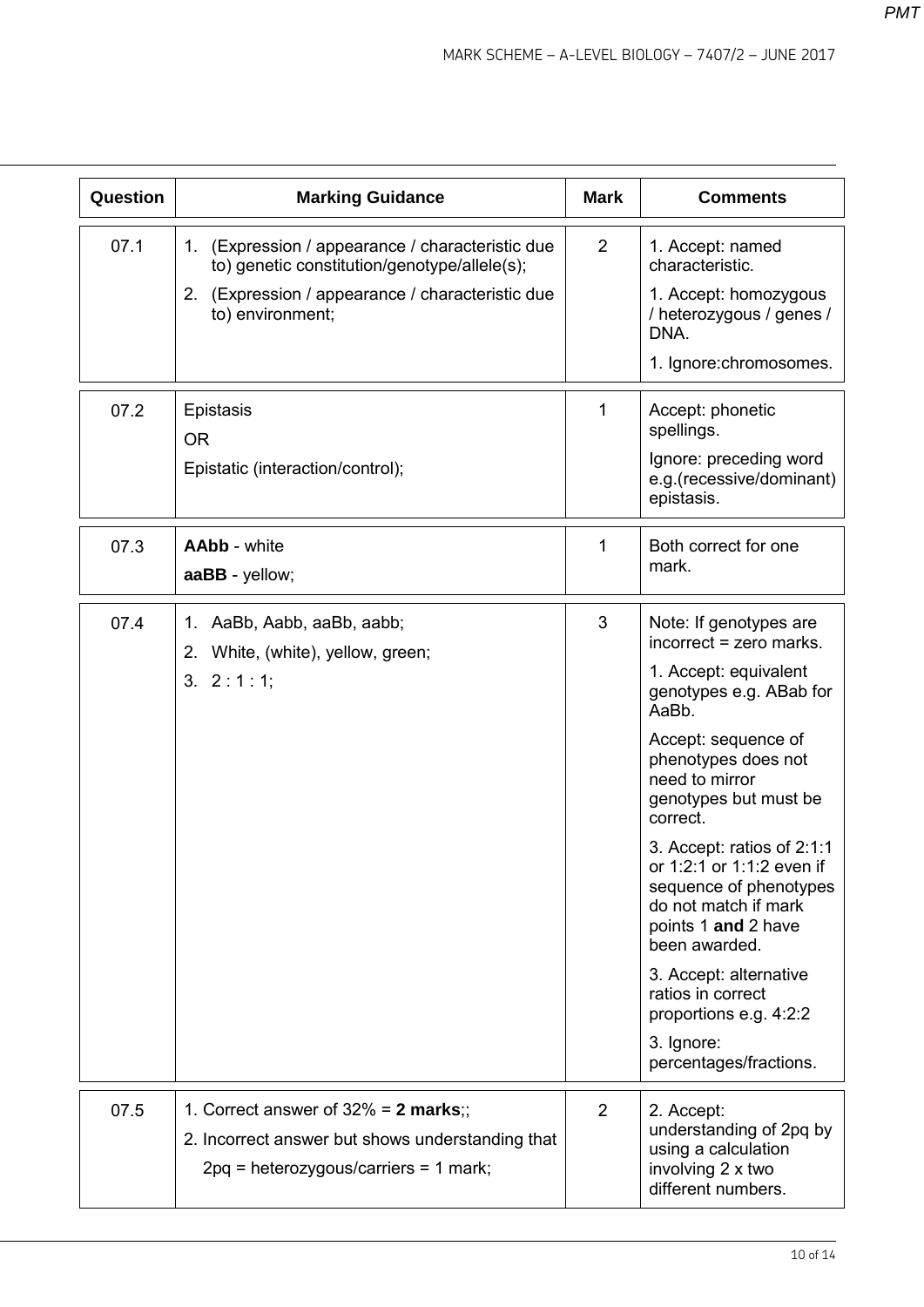| Question | <b>Marking Guidance</b>                                                                                                                                                                                                                                                                                                                                                    | <b>Mark</b>    | <b>Comments</b>                                                                                                                                      |
|----------|----------------------------------------------------------------------------------------------------------------------------------------------------------------------------------------------------------------------------------------------------------------------------------------------------------------------------------------------------------------------------|----------------|------------------------------------------------------------------------------------------------------------------------------------------------------|
| 08.1     | Produces (c)DNA using (m)RNA;                                                                                                                                                                                                                                                                                                                                              | 1              | Accept: 'converts'<br>(m)RNA to (c)DNA.<br>Reject: tRNA                                                                                              |
| 08.2     | Joins nucleotides to produce (complementary<br>strand/s of) DNA;                                                                                                                                                                                                                                                                                                           | 1              | Accept: 'joins DNA<br>nucleotides'.                                                                                                                  |
| 08.3     | 1. To remove any DNA present;<br>2. As this DNA would be amplified/replicated;                                                                                                                                                                                                                                                                                             | $\overline{2}$ | 1. Must be idea of<br>removal/destruction.<br>2. Accept: idea of<br>DNA not being used<br>as template.                                               |
| 08.4     | 1, Ratio in range of 1.4 :1 to 1.5 :1= 2 marks;;<br>2. One mark for answers which shows incorrect<br>ratio but<br>Shows 0.24 as a number or line on the graph<br><b>OR</b><br>Ratio in correct range, but the wrong way round<br><b>OR</b><br>Ratio in correct range but not expressed to 1<br><b>OR</b><br>Ratio shown the other way round in range<br>1: 0.67 to 1:0.71; | $\overline{2}$ | Note: ratio not<br>expressed to 1 in<br>correct range may be<br>shown in different<br>ways, for example as:<br>3:2 or simply as 1.5<br>for one mark. |
| 08.5     | Limited number of primers/nucleotides;                                                                                                                                                                                                                                                                                                                                     | 1              | Accept: DNA<br>polymerase<br>(eventually)denatures<br>Accept:<br>primers/nucleotides<br>'used up'.                                                   |
| 08.6     | Base sequences differ;<br>1.<br>(Different) complementary primers required;<br>2.                                                                                                                                                                                                                                                                                          | 2              | 1. Accept: reference<br>to either RNA or DNA<br>base sequences but<br>reject reference to<br>DNA base sequence<br>in viruses.                        |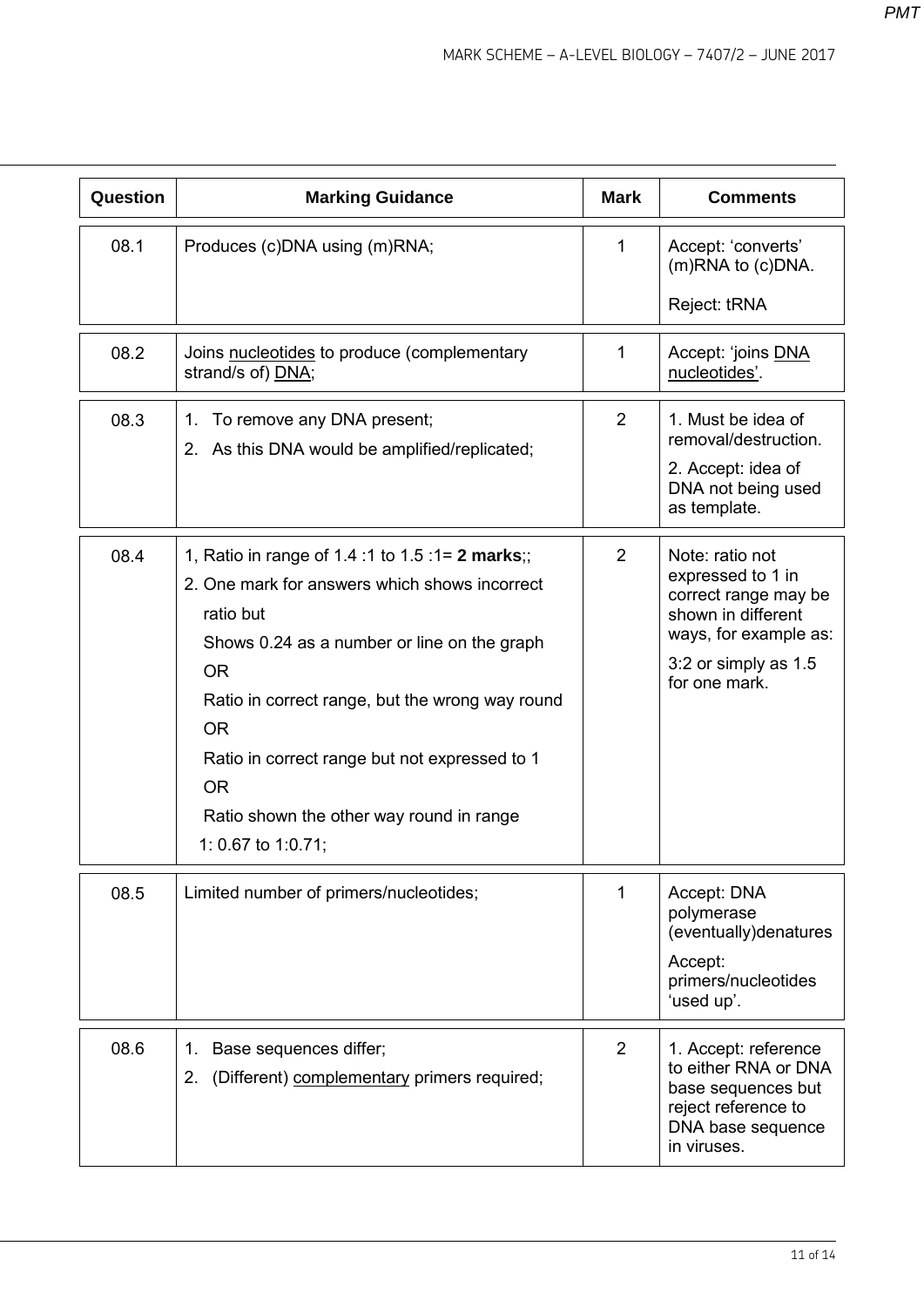| Question | <b>Marking Guidance</b>                                                                                                                                                                                                                                                                                                                                                                                                                                                      | <b>Mark</b> | <b>Comments</b>                                                                                                                                                                                                                                                                                                                        |
|----------|------------------------------------------------------------------------------------------------------------------------------------------------------------------------------------------------------------------------------------------------------------------------------------------------------------------------------------------------------------------------------------------------------------------------------------------------------------------------------|-------------|----------------------------------------------------------------------------------------------------------------------------------------------------------------------------------------------------------------------------------------------------------------------------------------------------------------------------------------|
| 09.1     | All the alleles in a population;                                                                                                                                                                                                                                                                                                                                                                                                                                             | 1           | Accept: The number<br>of alleles in a<br>population.<br>Note: All or number of<br>alleles in a species on<br>its own is not enough<br>on its own.                                                                                                                                                                                      |
| 09.2     | Occurs in the same<br>$\mathbf{1}$<br>habitat/environment/population;<br>2. Mutation/s cause different flowering times;<br>Reproductive separation/isolation<br>3.<br><b>OR</b><br>No gene flow<br><b>OR</b><br>Gene pools remain separate;<br>4. Different allele/s passed on/selected<br><b>OR</b><br>Change in frequency of allele/s;<br>5.<br>Disruptive (natural) selection;<br>Eventually different species cannot (inter)breed<br>6.<br>to produce fertile offspring; | 5 max       | 1. Accept: are not<br>geographically<br>isolated /separated.<br>1. Accept: same<br>place<br>3. Accept: no<br>interbreeding but<br>must be a separate<br>idea from mark point<br>6 which relates to<br>definition of a<br>species.<br>Note: Answers<br>relating only to<br>allopatric speciation =<br>3 max, mark points 3,<br>4 and 6. |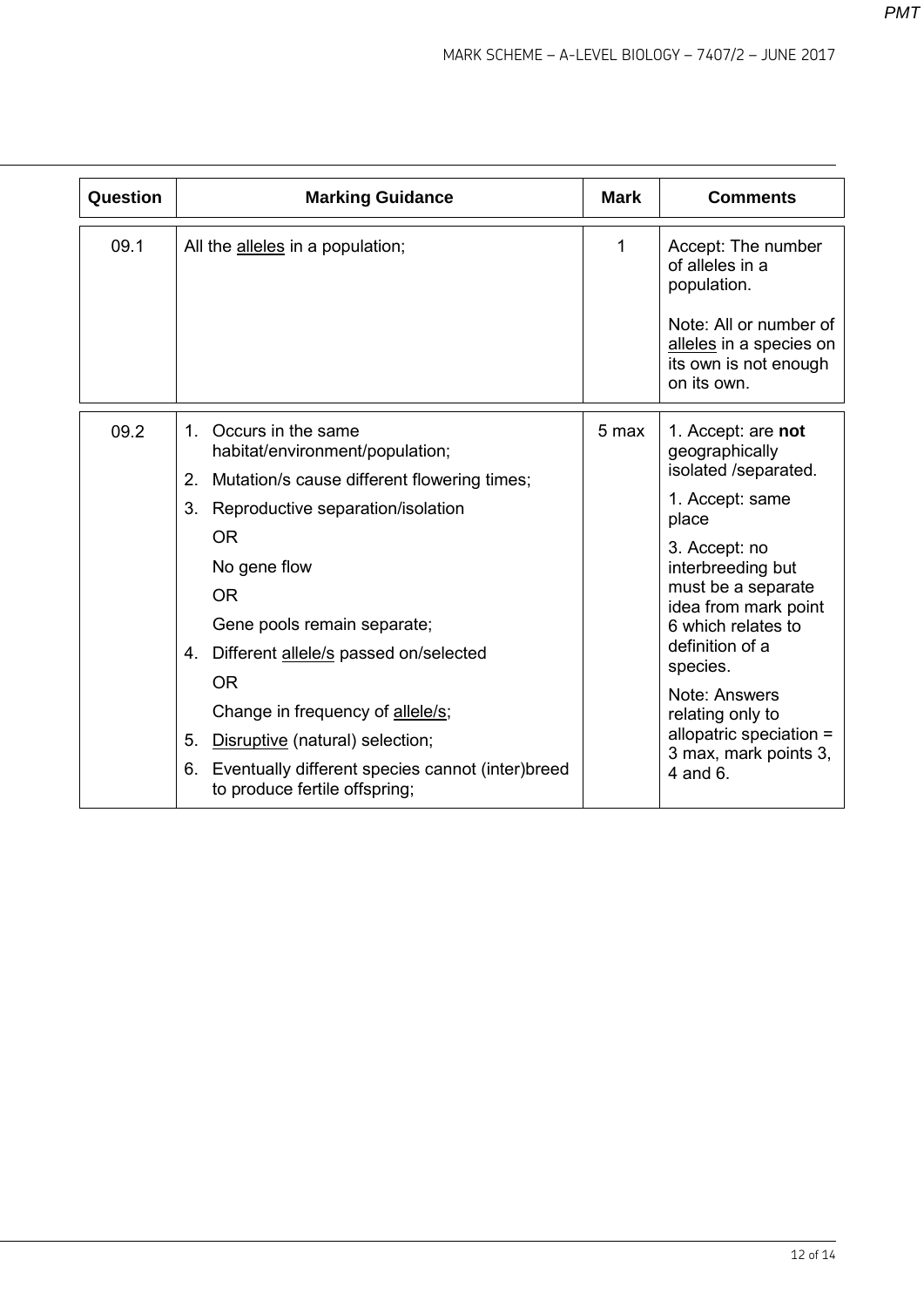| Question | <b>Marking Guidance</b>                                                                                                                                                                   | <b>Mark</b>    | <b>Comments</b>                                                                                                                                                                                                    |
|----------|-------------------------------------------------------------------------------------------------------------------------------------------------------------------------------------------|----------------|--------------------------------------------------------------------------------------------------------------------------------------------------------------------------------------------------------------------|
| 10.1     | 1. Correct answer of 19.4/19.41%<br><b>OR</b><br>$19.47/19.5% = 2 marks$ ;;<br>2. Incorrect answer but shows increase of<br>1,048,320 OR 1,051,200 = one mark;                            | $\overline{2}$ | Accept: 19.46% for one<br>mark.                                                                                                                                                                                    |
| 10.2     | Less/no acetylcholine broken down;<br>1.<br>2. Acetylcholine attaches to receptors;<br>3. (More) Na <sup>+</sup> enter to reach threshold/for<br>depolarisation/action potential/impulse; | 3              | 1. Accept: more<br>acetylcholine<br>present/remains.<br>1 and 2. Accept:<br>remains attached for<br>longer $= 2$ marks.<br>3. Must be sodium ions.                                                                 |
| 10.3     | 1. Isolated so inbreeding/low genetic<br>diversity/small gene pool;<br>2. Allele inherited (through generations) from<br>(common) ancestor;                                               | 2              | 1. Ignore: Founder<br>effect.<br>1. Accept: no<br>interbreeding with other<br>populations.<br>1. Reject: interbreeding<br>within the population.                                                                   |
| 10.4     | AD/symptoms develops late/at 49;<br>1.<br>2. Have already reproduced;                                                                                                                     | $\overline{2}$ | Note: 'It' is not<br>equivalent to<br>AD/symptom as the<br>question stem relates to<br>the mutation.                                                                                                               |
| 10.5     | 1. Epigenetics/environment/named factor e.g.<br>stress, alcohol, toxins, diet, exercise,<br>smoking;<br>2. methylation (of genes)<br><b>OR</b><br>acetylation (of histones);              | $\overline{2}$ | 1. Ignore: gender and<br>lifestyle.<br>2. If further details are<br>provided the context<br>must be correct e.g.<br>increased methylation<br>or decreased<br>acetylation inhibit gene<br>expression/transcription. |
| 10.6     | 1. One person was homozygous dominant/has<br>two dominant alleles = $2$ marks;;<br>2. For one mark has two alleles/chromosomes;                                                           | 2              | 1. Accept; homozygous<br>dominant genotype e.g.<br>'one person has AA' for<br>2 marks.<br>2. Accept: is diploid or                                                                                                 |